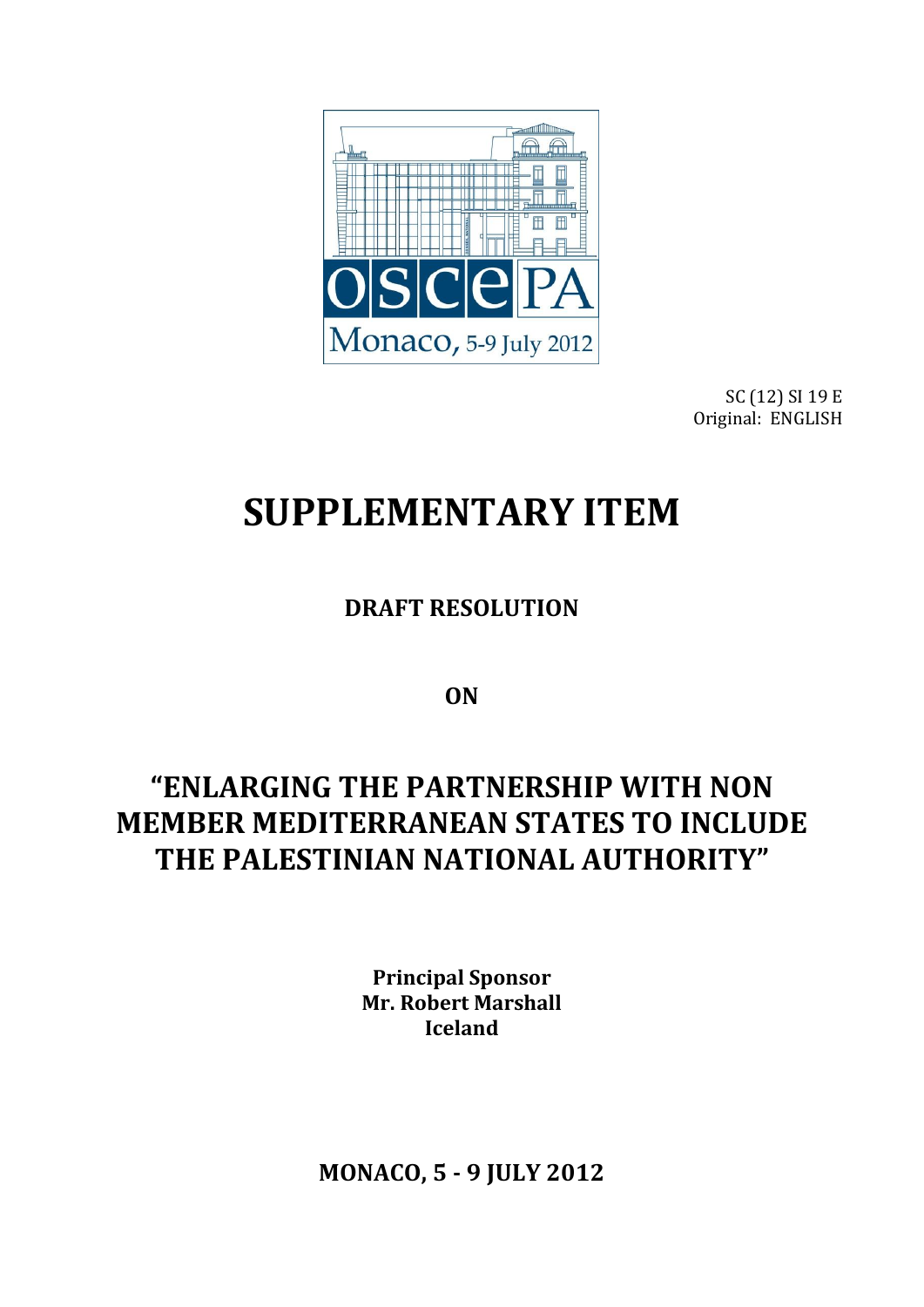### **DRAFT RESOLUTION**

#### **Enlarging the Partnership with Non Member Mediterranean States to Include the Palestinian National Authority**

Principal Sponsor: Mr. Robert Marshall (Iceland)

- 1. Noting the on-going political upheaval in the Mediterranean region, in particular in the Arab countries, brought on by the peaceful and civic protest of the populations of those countries, and calling upon the importance of reinforcing the Mediterranean Partnership in a context of respect for the rule of law and the human rights,
- 2. Acknowledging the risk of spring turning cold if regressive forces were to assume control, with negative effects on the rights of women, minorities and others, responding by deepening our dialogue with the Arab world, and mindful of the centrality of the Palestine question in Middle Eastern politics,
- 3. Expressing the urgent need, in view of this new geopolitical context, to reach a just and sustainable solution to the Israel-Palestine conflict, and emphasizing that this is the key to permanent peace and stability in the Middle East,
- 4. Emphasizing that international recognition of the legitimate aspirations of the Palestinian people is conducive to achieving sustainable peace,
- 5. Noting the dwindling prospects of the two-state solution with the ongoing expansion of illegal Jewish settlements in the occupied Palestinian territory,
- 6. Acknowledging the privileged relation of the OSCE with six Mediterranean Partners for Co-operation, namely Algeria, Egypt, Israel, Jordan, Morocco and Tunisia,
- 7. Emphasising the OSCE Parliamentary Assembly's interest in the Mediterranean region as shown by the Parliamentary Mediterranean Conference of Madrid (2002), followed by the Mediterranean Forums in Rome (2003), Rhodes (2004), Sveti Stefan (2005), Malta (2006), Portoroz (2007), Toronto (2008), Athens (2009) and Palermo (2010) and Dubrovnik (2011),
- 8. Recalling the Helsinki Final Act (1975), which states the CSCE Members' intention to "seek, by further improving their relations with the non-participating Mediterranean States, to increase mutual confidence, so as to promote security and stability in the Mediterranean area as a whole", as well as to "maintain and amplify the contacts and dialogue as initiated by the CSCE with the non-participating Mediterranean States to include all the States of the Mediterranean, with the purpose of contributing to peace, reducing armed forces in the region, strengthening security, lessening tensions in the region, and widening the scope of co-operation, ends in which all share a common interest, as well as with the purpose of defining further common objectives.",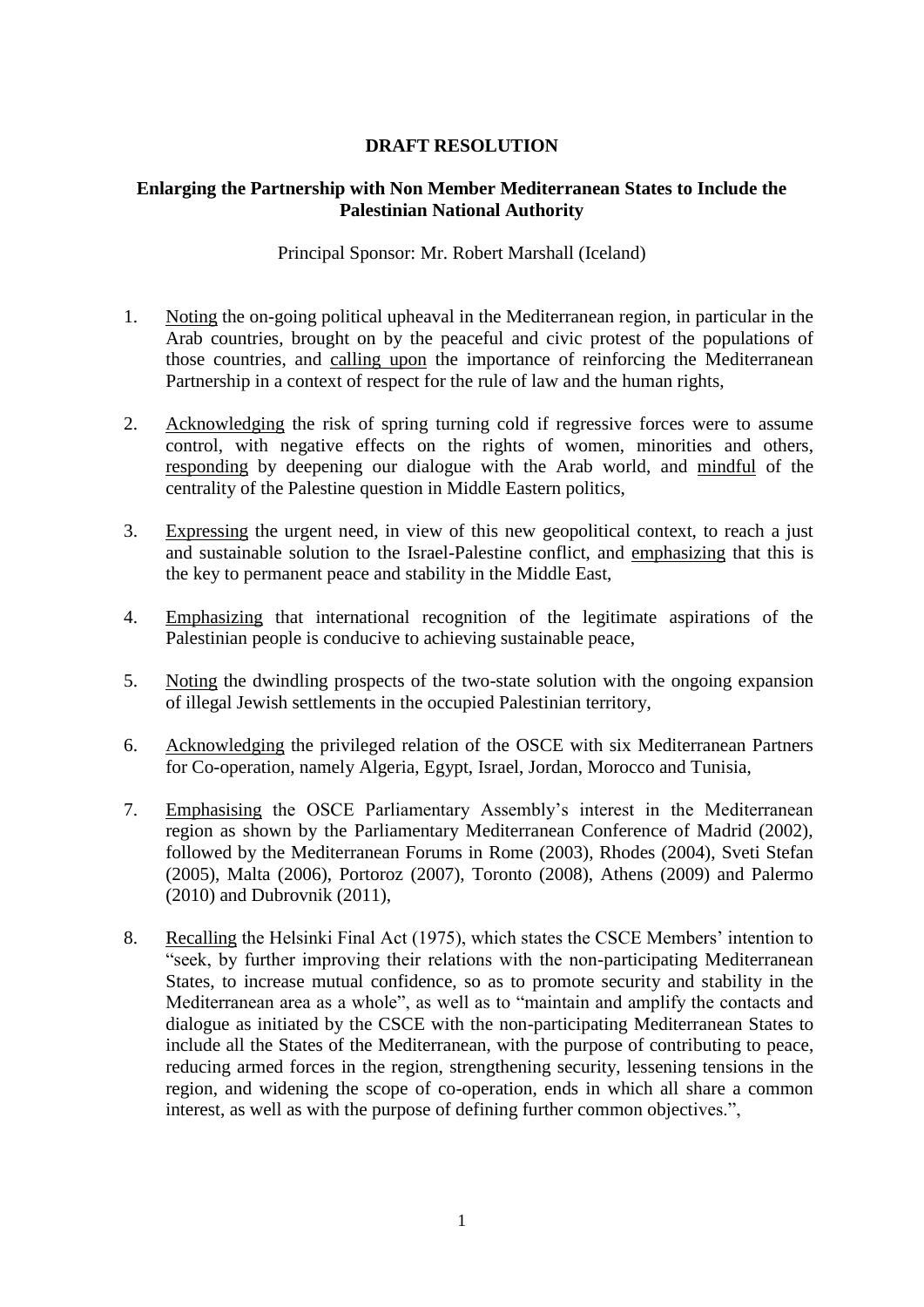- 9. Recalling further the Helsinki Document 1992; the Budapest Document 1994; the Charter for European Security 1999; the 2003 OSCE Strategy to Address Threats to Security and Stability in the Twenty-First Century; Permanent Council Decision No. 571 on further dialogue and co-operation with the Partners for Co-operation and exploring the scope for wider sharing of OSCE norms, principles and commitments with others; Sofia Ministerial Council Decision No. 17/04 on the OSCE and its Partners for Co-operation; Madrid Ministerial Declaration of 2007 on the OSCE Partners for Co-operation; Astana Commemorative Declaration of 2010, which underlined the importance of enhancing the level of interaction with the Partners for Co-operation; Vilnius Ministerial Council meeting 2011, which reconfirms participating States openness to considering future potential applications for partnership from interested countries, in line with Permanent Council Decision No. 430 of 19 July 2001 and other relevant documents and decisions, which underlined the importance of dialogue and co-operation with the Partners for Co-operation, exploring the scope for wider sharing of OSCE norms, principles and commitments with them,
- 10. Recalling continued challenges to security and stability within and around the OSCE area, reiterating the interdependence between the security of the OSCE area and that of the Partners for Co-operation, and encouraging further efforts to strengthen the relationship between the Partners for Co-operation and the participating States in order to increase our ability to respond to new and traditional threats to security,
- 11. Recalling the Charter of Paris for a New Europe (1990) aiming at "promoting favourable conditions for a harmonious development and diversification of relations with the non-participating Mediterranean States",
- 12. Stressing the importance of mutual transparency and confidence as principles guiding the relations between the OSCE and its Mediterranean Partners,
- 13. Recalling the previous resolutions of the Parliamentary Assembly of the OSCE on the Mediterranean area,
- 14. Taking into consideration the efforts of the Palestinian National Authority to establish the institutional framework of a State by mid-2011 according to the plan it adopted in 2009,
- 15. Noting the UN assessment based on the report (April 2011) of the Office of the UN Special Co-ordinator for the Middle East Peace Process, according to which "the Palestinian Authority is ready to govern a potential Palestinian State",
- 16. Considering the World Bank statements and its assessment of September 2010 which indicates that "If the Palestinian Authority maintains its current performance in institution building and delivery of public services, it is well positioned for the establishment of a State at any point in the near future",
- 17. Considering the recent IMF report which concludes that "the Palestinian Authority is now able to conduct the sound economic policies expected of a future wellfunctioning Palestinian state",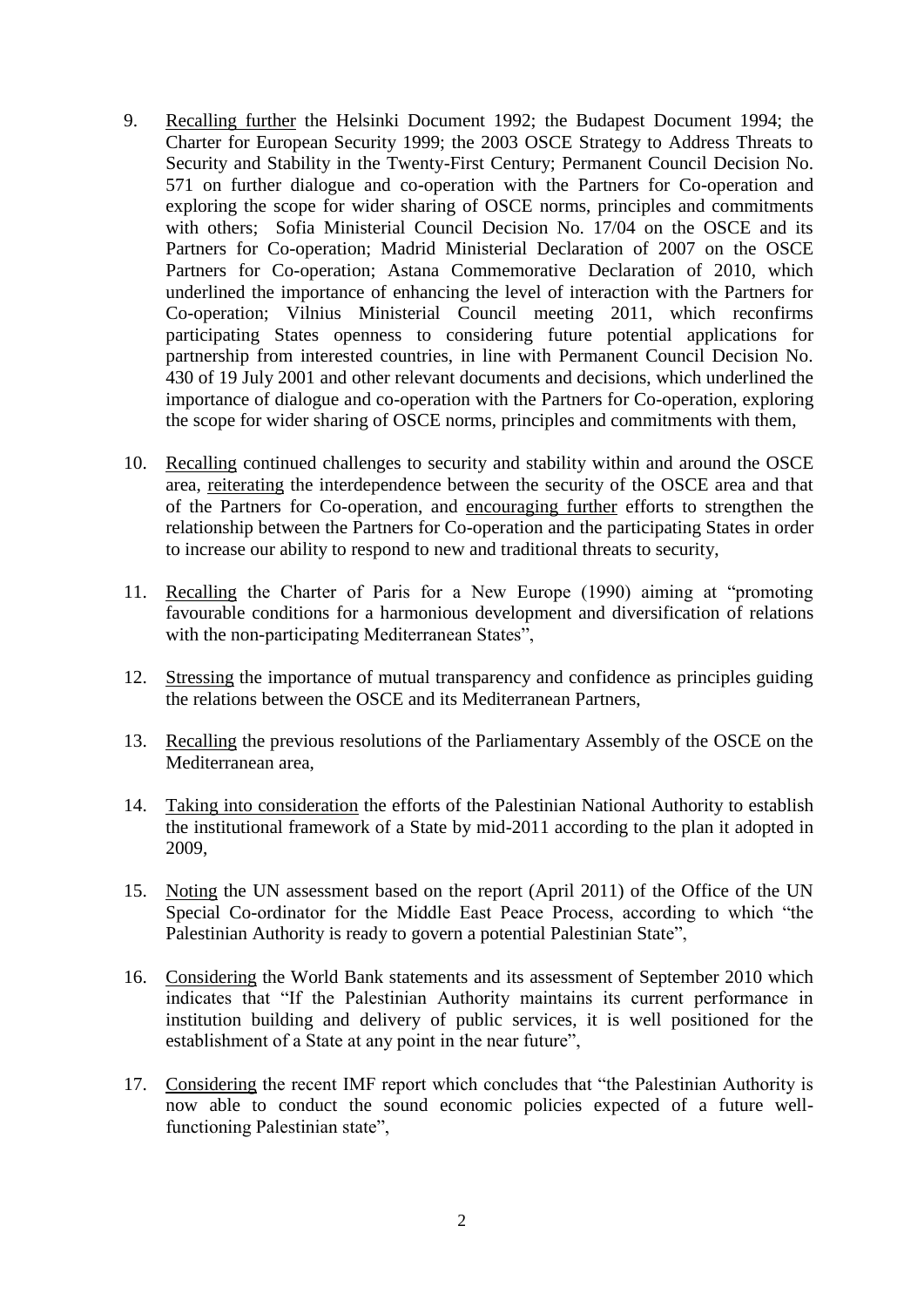- 18. Noting the latest assessment of the Office of the UN Special Co-ordinator for the Middle East Peace Process (March 2012) that the Palestinian Authority has continued to realize progress in a range of different areas, including, for example, the capacity of the security forces in the West Bank and in the provision of basic services, and addressing the needs of the most vulnerable members of Palestinian society, and that this deepening of institutional progress represents a further step forward in strengthening the institutions of a future Palestinian state,
- 19. Considering the address of Mr. Barack Obama, President of the United States, at the UN General Assembly in September 2010, wishing a Palestinian UN membership in 2011,
- 20. Acknowledging the historic step taken by UNESCO in October 2011 when Palestine was offered membership of that organization,
- 21. Taking into consideration the recent decisions taken by France, Spain, Ireland, Portugal and the United Kingdom to upgrade the status of the Palestinian diplomatic representation to a full diplomatic mission,
- 22. Drawing attention to the decision of the Icelandic Parliament in November 2011 to entrust the Government of Iceland to recognize the independence and sovereignty of Palestine,

The OSCE Parliamentary Assembly:

- 23. Calls upon the OSCE to grant the Palestinian National Authority the status of Mediterranean Partner for Co-operation, following their request of November 2004;
- 24. Stresses the importance for the OSCE to live up to the profound democratic changes going on in the Mediterranean region by associating the Palestinian National Authority as a non-member partner;
- 25. Emphasizes the importance of building two independent, viable and stable states within a framework that guarantees the safety of the population of both States, i.e. the State of Israel and the State of Palestine;
- 26. Urges the OSCE participating States and Mediterranean Partners for Co-operation to initiate a constructive dialogue on peace in the Middle East within the framework of the OSCE.